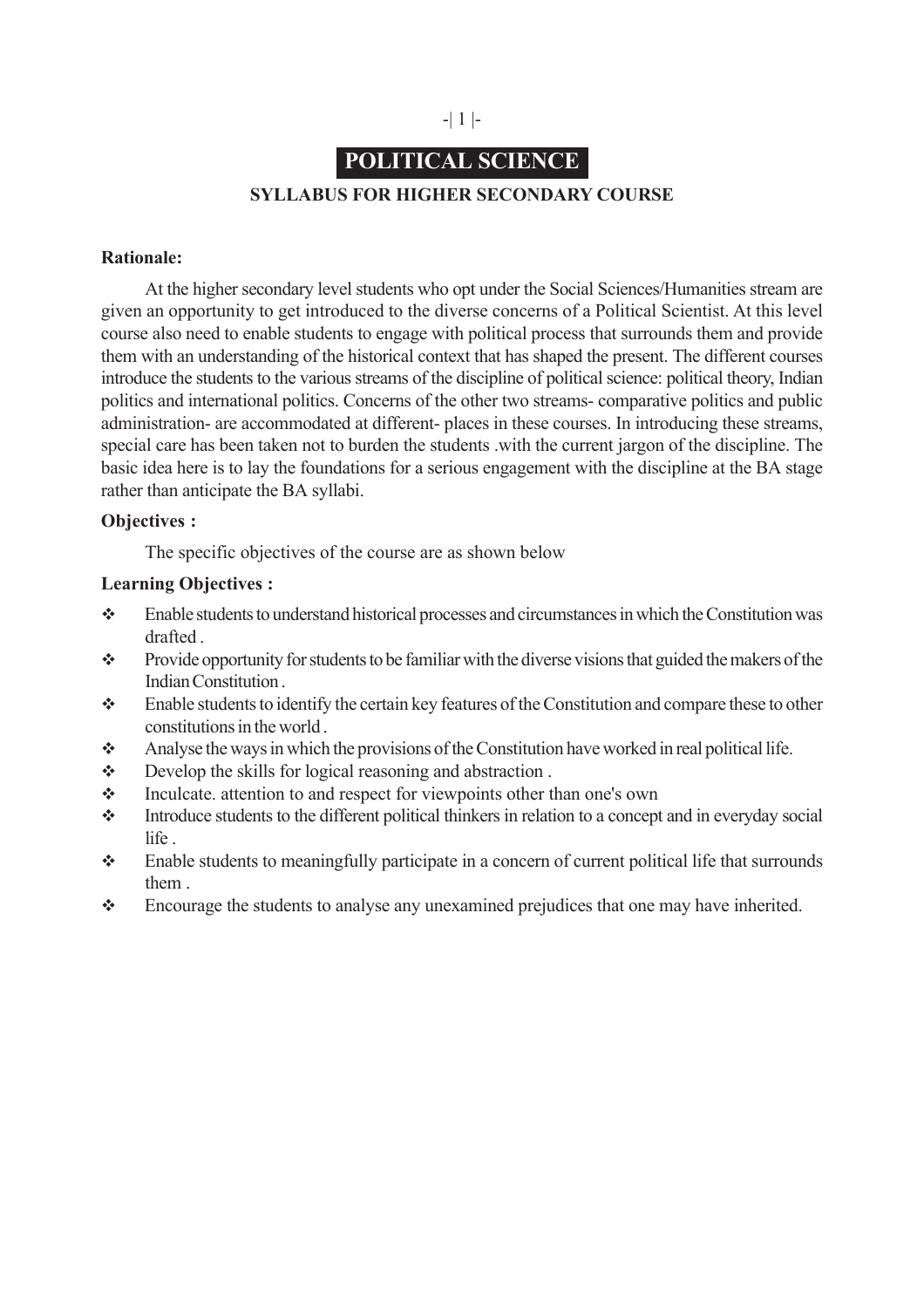### -| 2 |-

## **SYLLABUS FOR HIGHER SECONDARY FIRST YEAR COURSE**

#### **One Paper Time : Three hours Marks : 100**

## **Unitwise Distribution of Marks & Periods :**

| Unit                    | <b>Topics</b>                                                                         | <b>Marks</b> | <b>Periods</b> |
|-------------------------|---------------------------------------------------------------------------------------|--------------|----------------|
|                         | Part-A: INDIAN CONSTITUTION AT WORK                                                   |              |                |
| Unit-I:                 | Making of the Constitution                                                            | 04           | 08             |
| Unit-II:                | <b>Fundamental Rights</b>                                                             | 04           | 09             |
| Unit-III :              | System of representational democracy                                                  | 06           | 10             |
| Unit-IV:                | Executive in a parliamentary system                                                   | 08           | 12             |
| Unit-V:                 | Legislature at the Central and State level                                            | 08           | 12             |
| Unit-VI:                | Judiciary                                                                             | 06           | 11             |
| Unit-VII:               | Federalism                                                                            | 04           | 07             |
| Unit-VIII :             | <b>Local Government</b>                                                               | 04           | 08             |
| Unit-IX:<br>Unit- $X$ : | Constitution as a living document<br>Political Philosophy underlying the constitution | 06           | 08             |
|                         | <b>Part-B: POLITICAL THEORY</b>                                                       |              |                |
| Unit-I:                 | Introduction to Political Theory                                                      | 06           | 09             |
| Unit- $\Pi$ :           | Freedom                                                                               |              | 08             |
| Unit-III :              | Equality                                                                              | 14           | 10             |
| Unit-IV:                | Social justice                                                                        |              | 10             |
| Unit-V:                 | <b>Rights</b>                                                                         | 08           | 10             |
| Unit-VI:                | Citizenship                                                                           | 06           | 10             |
| Unit-VII:               | Nationalism                                                                           | 04           | 08             |
| Unit-VIII:              | Secularism                                                                            | 06           | 08             |
| Unit-IX:                | Peace                                                                                 |              | 07             |
| Unit- $X$ :             | Development                                                                           | 06           | 07             |
|                         | Total:                                                                                | <b>100</b>   | <b>180</b>     |

## **Part-A : INDIAN CONSTITUTION AT WORK**

#### **Course Rationale :**

This course seeks to deepen the understanding of the provisions and the working of the Constitution of India for students who have opted for Political Science. Deepening of understanding may require in some cases providing more detailed information about the articles and clauses of the Constitution; but in most parts the course will avoid overemphasis on legal technicalities and seek to focus instead on explaining the rationale and the real life consequences of the constitutional provision. At this stage the student should be initiated into thinking of the Constitution as a political document that reflect the values of a society at a given point of time. The institutional structure that emanates from the Constitution should be seen as one possible political arrangement that has real life political consequence. The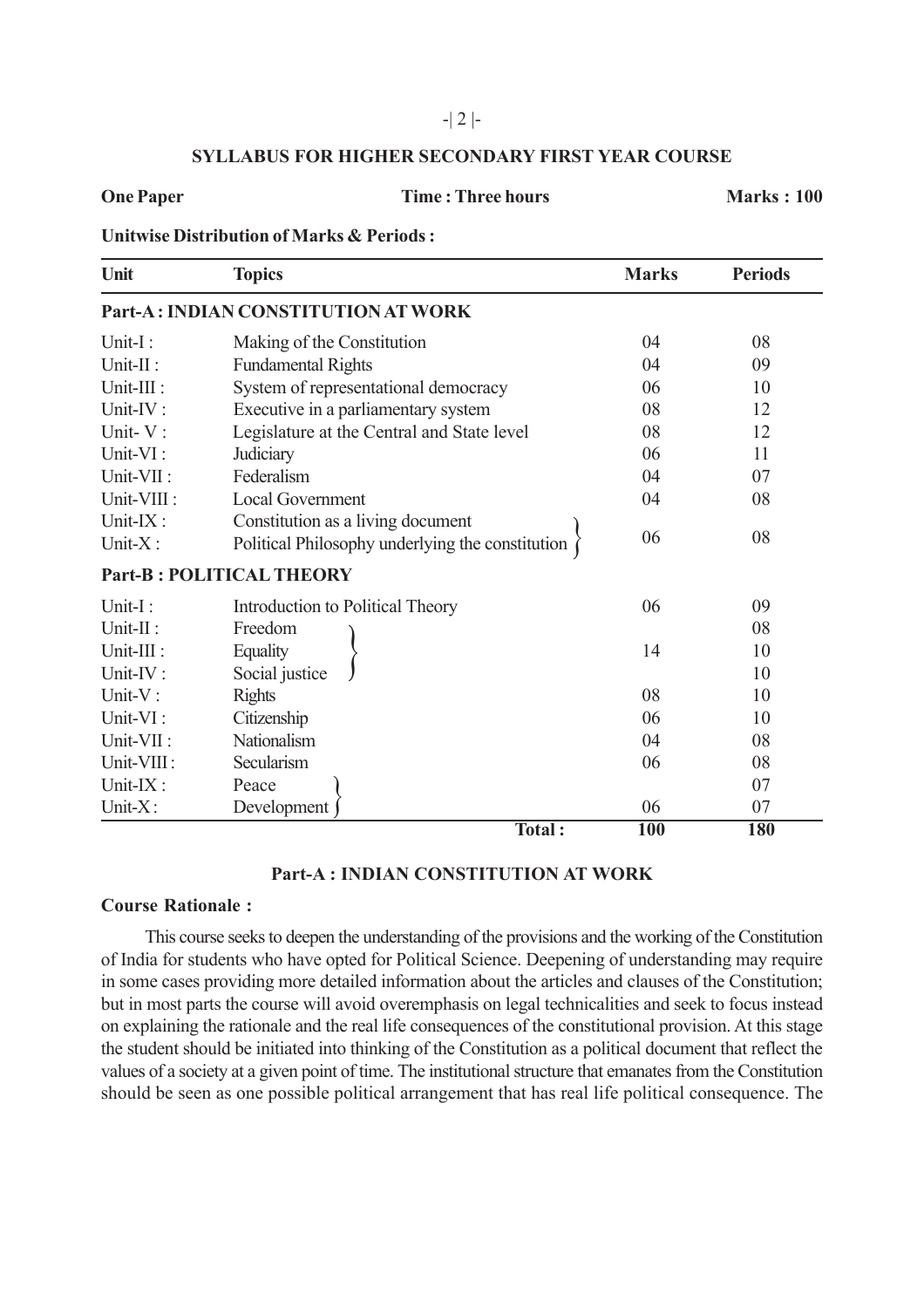students should also be encouraged to think of the Constitution as a living document that has constantly evolved and is still in the process of further refinement. Accordingly, the course has grouped the constitutional provision under a few themes. Each thematic follows a pattern :

- $\cdot \cdot$  It takes up the rationale or the underlying philosophy behind that part of Constitution.
- It spells out the constitutional provisions in relevant details (mostly avoiding legal matters of technical interest or the wording and number of the articles and clauses of the Constitution); and
- $\bullet$  Discusses how the provisions have actually played out in. real life.
- \* For deepening the understanding of the Constitution and its working, it is proposed to illustrate each course with one example (case law, event or political dispute) from the working of the Constitution in India, and
- An example from outside India to illustrate how the institutional mechanism could have been different from what it is.

This course leads to the course on Politics in India since Independence in H.S. Second year.

## **Unitwise Distribution of Course Contents :**

#### **Unit-I: Making of the Constitution:**

Why do we need a Constitution? What does a Constitution do? Who made our Constitution? How did the country's partition affect the working of the Constituent Assembly? What were the sources of the Constitution?

#### **Unit-Il : Fundamental Rights:**

Why do we need for bill of rights in a Constitution? What are the fundamental rights provided by the Constitution? Why was the right to property removed from Fundamental Rights? How have the interpretations by the courts influenced Fundamental Rights? How has provision of Fundamental Rights provided the basis for civil liberties movement in India? What are the Fundamental Duties?

#### **Unit-IIl : System of Representational Democracy :**

What are the different methods of elections? How do these methods affect parties and politics? Why was the first past the post system chosen in India? What have been the effects of this system? Why is there a system of reserved seats? What are the provisions to ensure free and fair election? What does the Election Commission do?

#### **Unit-IV : Executive in a Parliamentary System :**

Why was the parliamentary system chosen over other forms of government? Why does the parliamentary system need a constitutional head? How are the Prime Minister and the Chief Ministers elected? What are the formal and real powers of the President of India? What are the powers of the Prime Minister or the Chief Minister and the Council of Ministers? What are the powers of the Governor?

### **Unit- V : Legislative at the central and state level :**

Why does the Parliament of India have two Houses? How are the Parliament and the State Assemblies constituted? What are the powers of the Rajya Sabha and Lok Sabha?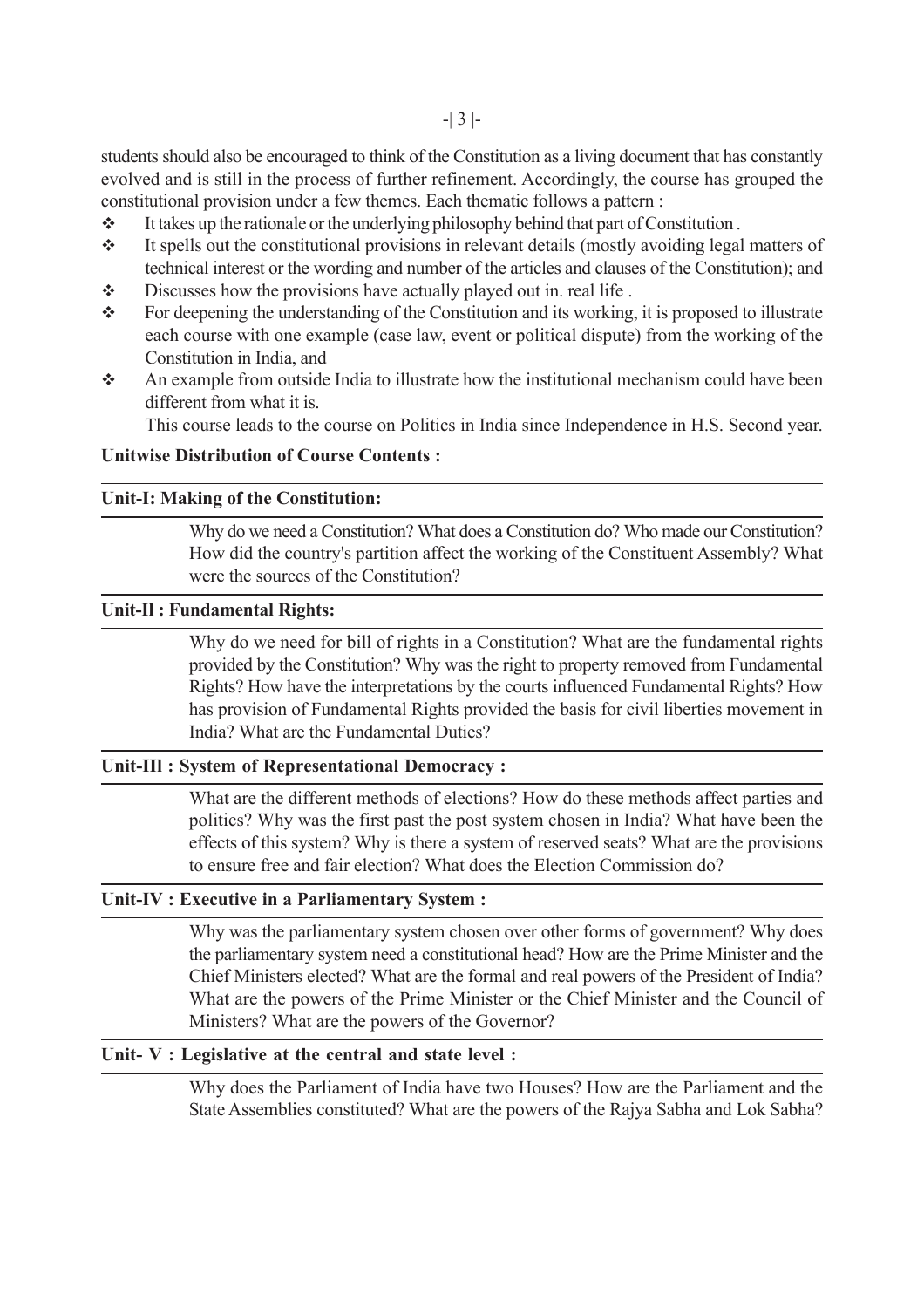How are the laws passed? How is the executive made accountable? What are the constitutional means to prevent defection?

## **Unit-VI : Judiciary :**

What is Rule of law? Why do we need an independent judiciary? What are the provisions that ensure the independence of judiciary in India? How are judges appointed? What are the powers of the Supreme and the High Courts? How do they use their powers for public interest?

#### **Unit- VII : Federalism :**

What is federalism? How does federalism ensure accommodation of diversities? In which ways is the Indian Constitution federal? In which ways does the Constitution strengthen the centre? Why are there special provisions for some states and areas?

## **Unit-VIII : Local Government :**

Why do we need decentralisation of power? What has been the status of local government in the Constitution? What are the basic features of rural and urban local governments? What has been the effect of giving constitutional status to local governments?

#### **Unit-IX : Political philosophy underlying the Constitution :**

What are the core provisions of the Constitution? What are the visions underlying these core provisions? How are these visions shaped by modern Indian political thought?

#### **Unit-X : Constitution as a living document :**

How has the Constitution changed since its inception? What further changes are being debated? What has the working of democracy done to the constitution?

## **Part-B : POLITICAL THEORY**

#### **Course Rationale :**

This is a beginner's course in normative political philosophy that seeks to :

- $\div$  Equip the student with skills of developing a rigorous political argument on ethical issues;
- Encourage them to analyse any unexamined prejudices they may have inherited;
- Inculcate a respect for some of the stated and implicit constitutional values;
- Develop an interest in political theory and a capacity for abstraction.

The course focuses on some of the key constitutional values or concerns implicit in our democratic political system. Some of these issues are not related to constitutional values in a direct way but these relate to the larger ethical frame implicit in our democracy. Instead of 'teaching' these values in a didactic manner by invoking the authority of constitution or Major thinkers, the course seeks to encourage the students to arrive at these positions through critical reasoning. The main objective here is to give the student the skills and the confidence that they can and should think on their own and take positions on some of the big questions of our time.

The course is organised around some key concepts. Thus each chapter will include :

Analysis of the key concept and its related concepts;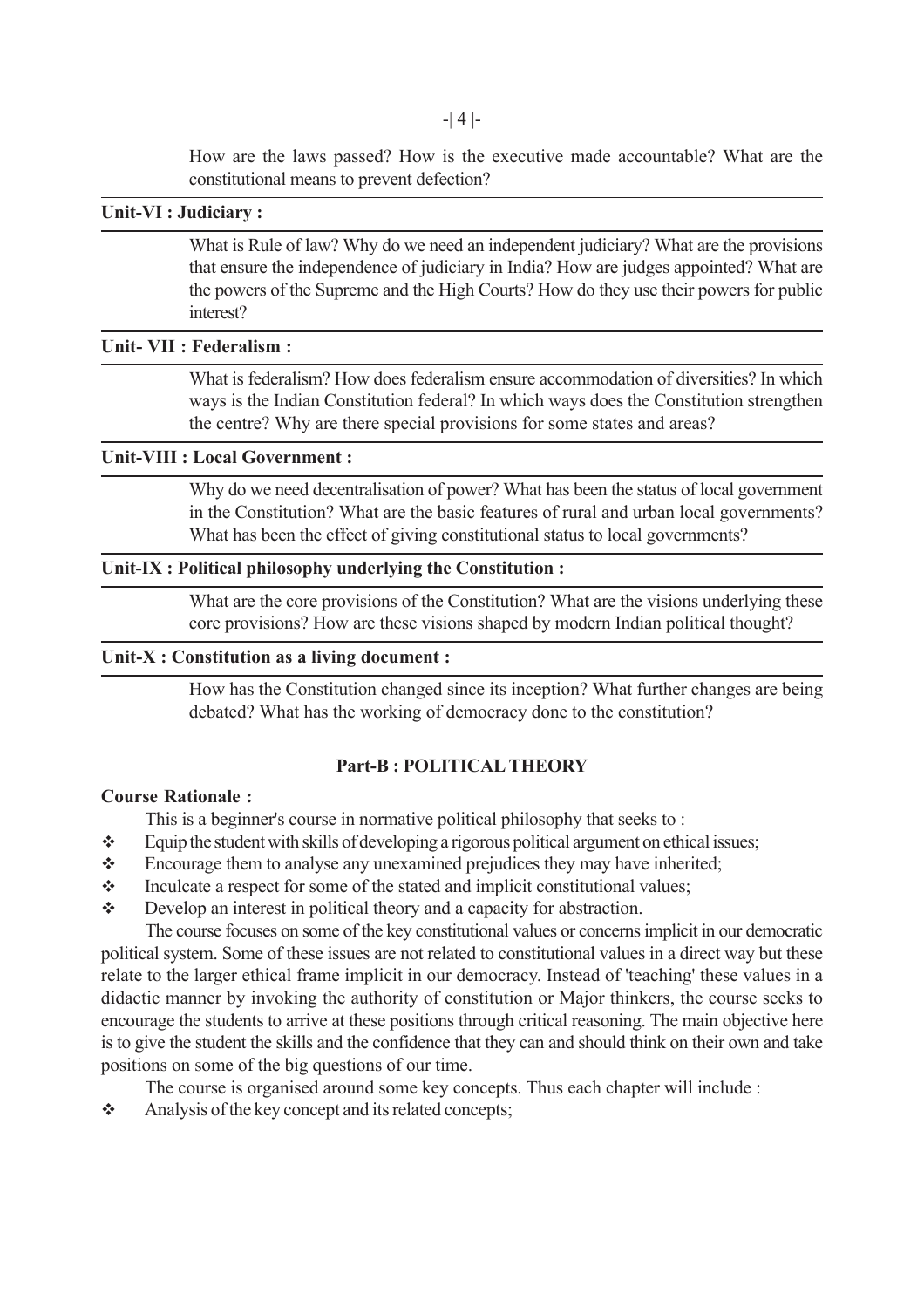- $\triangle$  Reference to the constitutional values that underlie the concept;
- Discussion of some key intellectual resources (thinkers, isms, document etc.) associated with the concept; and
- $\triangle$  Detailed discussion of one or more, real life examples of debates involving that concept.

It should be ensured in writing the textbook and in class room teaching that the emphasis should be on the reasoning skills over and above the factual/information content of the examples. Instead of handing down all the nuances of the concept to the student, the textbook and the teacher should encourage the student to develop and use the concept on their own. The students should be discouraged from using quotations and rhetorical flourishes; their argument must stand on its own legs. 'The success of a course like this is critically dependent on innovative ways of examination.

## **Unitwise Distribution of Course contents :**

## **Unit-I : Introduction to Political Theory :**

What is politics? Do we find politics in seemingly non-political domains? Can political arguments be resolved through reasoning? Why do we need political theory?

## **Unit-II: Freedom:**

What is freedom? What are reasonable constrains on individual liberty? How are the limits defined?

### **Unit-III : Equality :**

Do all differences involve inequality? Does equality imply sameness? What are the major forms of inequality? How can equality be realized?

## **Unit-IV : Social Justice :**

Is justice all about fairness? What is the relationship between justice and equality? What are the different forms of injustice? In which ways can justice be secured?

#### **Unit- V : Rights :**

How is a right different from any claim? What are the major kinds of right claims? How do we resolve a conflict between individual and community rights? How does the state enable and obstruct rights?

## **Unit- VI : Citizenship :**

Who is a citizen? What are relevant grounds for inclusion and exclusion? How are new claims to citizenship negotiated? Can we have a global citizenship?

# **Unit-VII : Nationalism :**

How are the boundaries of a nation defined? Must every nation have a state? What demands can a nation make on its citizens? What is the basis of the right to selfdetermination?